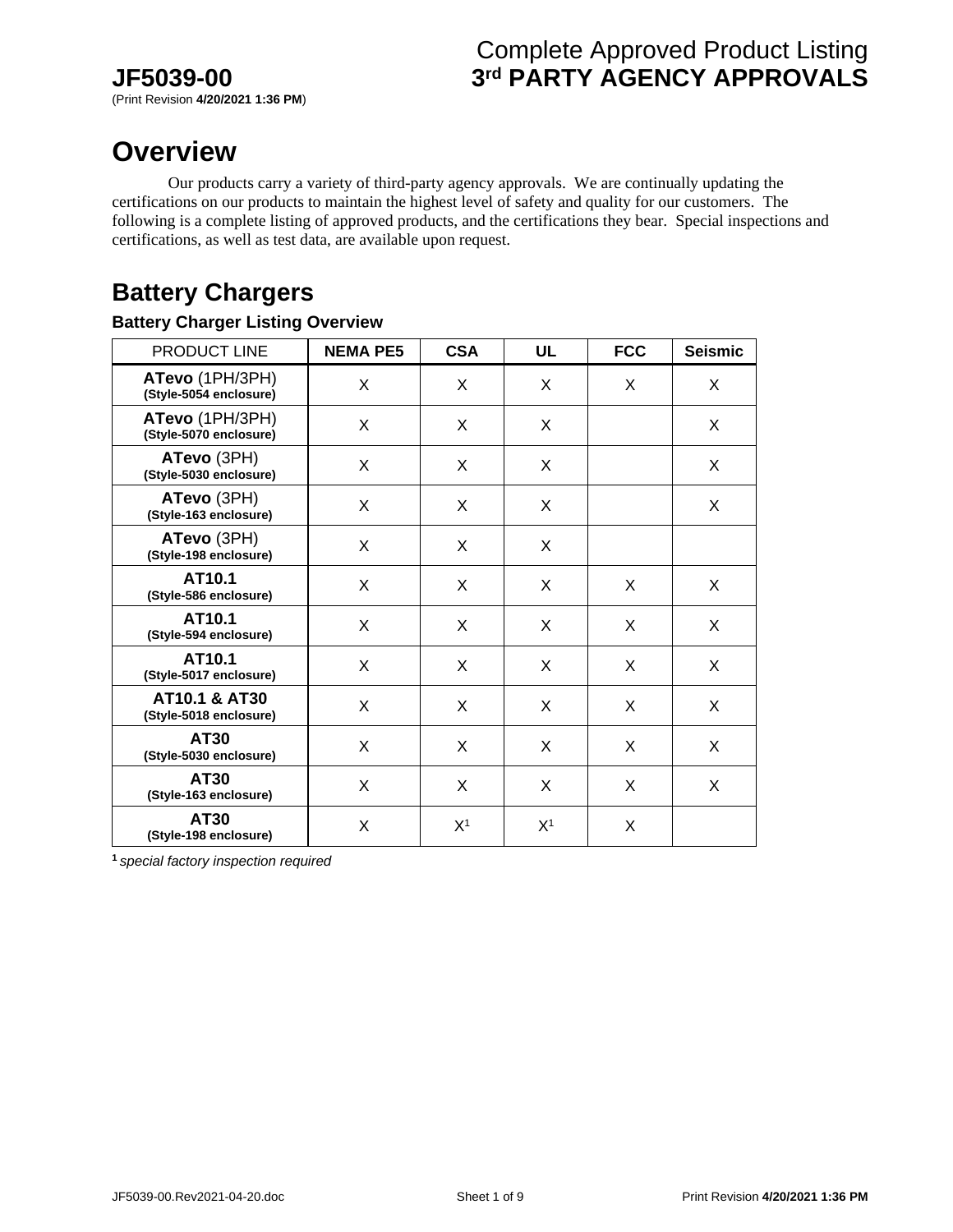# Complete Approved Product Listing **JF5039-00 3rd PARTY AGENCY APPROVALS**

| ATevo (1PH Style-5054 enclosure)                                               | <b>Model Numbers:</b>      |
|--------------------------------------------------------------------------------|----------------------------|
| <b>Safety Listings</b>                                                         | ATEV1024006                |
| $\div$ certified to US & Canadian standards under CAN/CSA C22.2                | ATEV1024012                |
| No. 107.2-01, UL Std. No. 1564, and UL Std. No. 1012                           | ATEV1024016                |
| (certificance # 70163753)                                                      | ATEV1024020                |
| <b>Seismic Standards</b>                                                       | ATEV1024025                |
|                                                                                | ATEV1048006                |
| $\div$ IEEE 693-2005 (qualified to level moderate, 0.25g ZPA)                  | ATEV1048012                |
| IEEE 693-2005 ( <i>optionally</i> qualified to level high, 0.5g ZPA)<br>❖      | ATEV1048016                |
| California Building Code 2013 (CBC2013)                                        | ATEV1048020                |
| <b>Emissions</b>                                                               | ATEV1048025                |
| $\div$ FCC Part 15 <sup>1</sup>                                                | ATEV1130006                |
| <b>Performance</b>                                                             | ATEV1130012                |
| ❖ factory certified to NEMA PE5                                                | ATEV1130016                |
| <b>Environmental</b>                                                           | ATEV1130020                |
| ❖ NEMA Type-1 (standard)                                                       | ATEV1130025                |
| NEMA Type-2 ( <i>drip shield</i> , available upon request)<br>❖                | ATEV1260006                |
|                                                                                | ATEV1260012                |
| NEMA Type-4 ( <i>cabinet</i> , available upon request)<br>❖<br><b>Agencies</b> | ATEV1024030 <sup>1</sup>   |
|                                                                                | ATEV1024040 <sup>1</sup>   |
|                                                                                | $ATEV1024050$ <sup>1</sup> |
|                                                                                | ATEV1048030 <sup>1</sup>   |
| <sup>1</sup> FCC Part 15 listing pending on ATevo 1PH Group II (30-100 Adc)    | ATEV1048040 <sup>1</sup>   |
|                                                                                | $ATEV1048050$ <sup>1</sup> |

**ATevo (1PH/3PH Style-5070 enclosure)**

## **Safety Listings**

- certified to US & Canadian standards under CAN/CSA C22.2 No. 107.2-01, UL Std. No. 1564, and UL Std. No. 1012 (certificate # 70163753)
- <sup>²</sup>*260V systems CSA/UL pending*

#### **Seismic Standards**

- $\div$  IEEE 693-2005 (qualified to level moderate, 0.25g ZPA)
- IEEE 693-2005 (*optionally* qualified to level high, 0.5g ZPA)
- California Building Code 2013 (CBC2013)

#### **Performance**

factory certified to NEMA PE5

#### **Environmental**

- NEMA Type-1 (standard)
- NEMA Type-2 (*drip shield*, available upon request)
- NEMA Type-4 (*cabinet*, available upon request)

#### **Agencies**



**Model Numbers: ATEV1024075 ATEV1024100 ATEV1048075 ATEV1048100 ATEV1130040 ATEV1130050 ATEV1130075 ATEV1260020**<sup>²</sup> **ATEV1260025**<sup>²</sup> **ATEV3024050 ATEV3024075 ATEV3024100 ATEV3048050 ATEV3048075 ATEV3048100 ATEV3130030 ATEV3130040 ATEV3130050 ATEV3130075 ATEV3260016**<sup>²</sup> **ATEV3260025**²

**ATEV1130030**<sup>1</sup>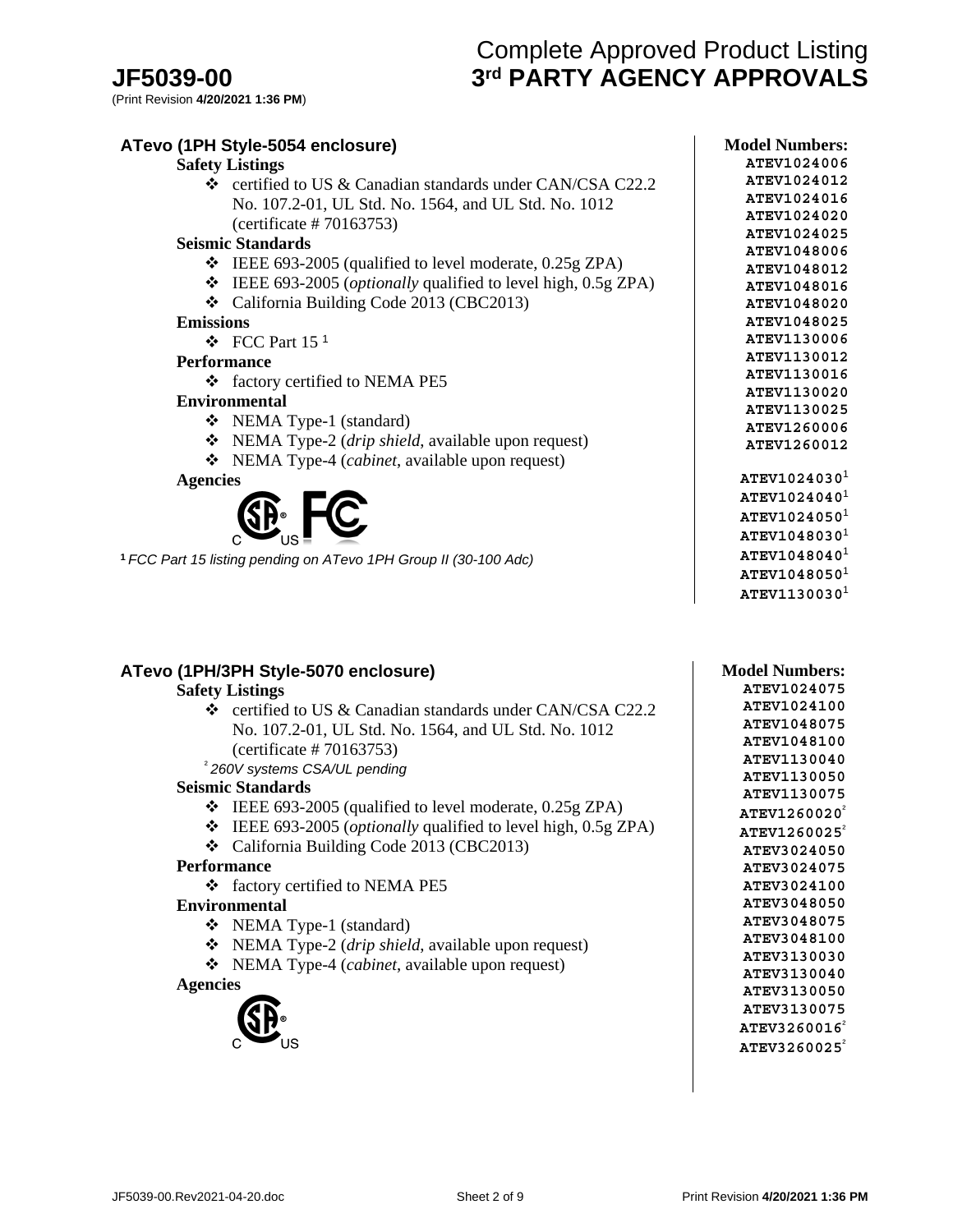# Complete Approved Product Listing **JF5039-00 3rd PARTY AGENCY APPROVALS**

## **ATevo (3PH Style-5030 enclosure) Safety Listings** certified to US & Canadian standards under CAN/CSA C22.2 No. 107.2-01, UL Std. No. 1564, and UL Std. No. 1012 (certificate # 70163753) <sup>²</sup>*260V systems CSA/UL pending* **Seismic Standards**   $\div$  IEEE 693-2005 (qualified to level moderate, 0.25g ZPA) IEEE 693-2005 (*optionally* qualified to level high, 0.5g ZPA)  $\div$  IBC2006 **Performance**  ❖ factory certified to NEMA PE5 **Environmental**  NEMA Type-1 (standard) NEMA Type-2 (*drip shield*, available upon request) NEMA Type-4 (*cabinet*, available upon request)

**Agencies** 



#### **ATEV3024150 ATEV3024200 ATEV3024250 ATEV3024300 ATEV3048125 ATEV3048150 ATEV3048200 ATEV3048250 ATEV3048300 ATEV3130100 ATEV3130125 ATEV3130150 ATEV3130200 ATEV3260125**<sup>²</sup> **ATEV3260150**<sup>²</sup> **ATEV3260200**<sup>²</sup>

**Model Numbers: ATEV3024125**

## **ATevo (3PH Style-163 enclosure)**

#### **Safety Listings**

 certified to US & Canadian standards under CAN/CSA C22.2 No. 107.2-01, UL Std. No. 1564, and UL Std. No. 1012 (certificate # 70163753)

<sup>²</sup>*260V systems CSA/UL pending*

#### **Seismic Standards**

 $\div$  IEEE 693-2005 (qualified to level moderate, 0.25g ZPA)

#### **Performance**

factory certified to NEMA PE5

### **Environmental**

- NEMA Type-1 (standard)
- NEMA Type-2 (*drip shield*, available upon request)
- NEMA Type-4 (*cabinet*, available upon request)

### **Model Numbers:**

**ATEV3024400 ATEV3024500 ATEV3024600 ATEV3048400 ATEV3048500 ATEV3130250 ATEV3130300 ATEV3130400 ATEV3260150 ATEV3260200**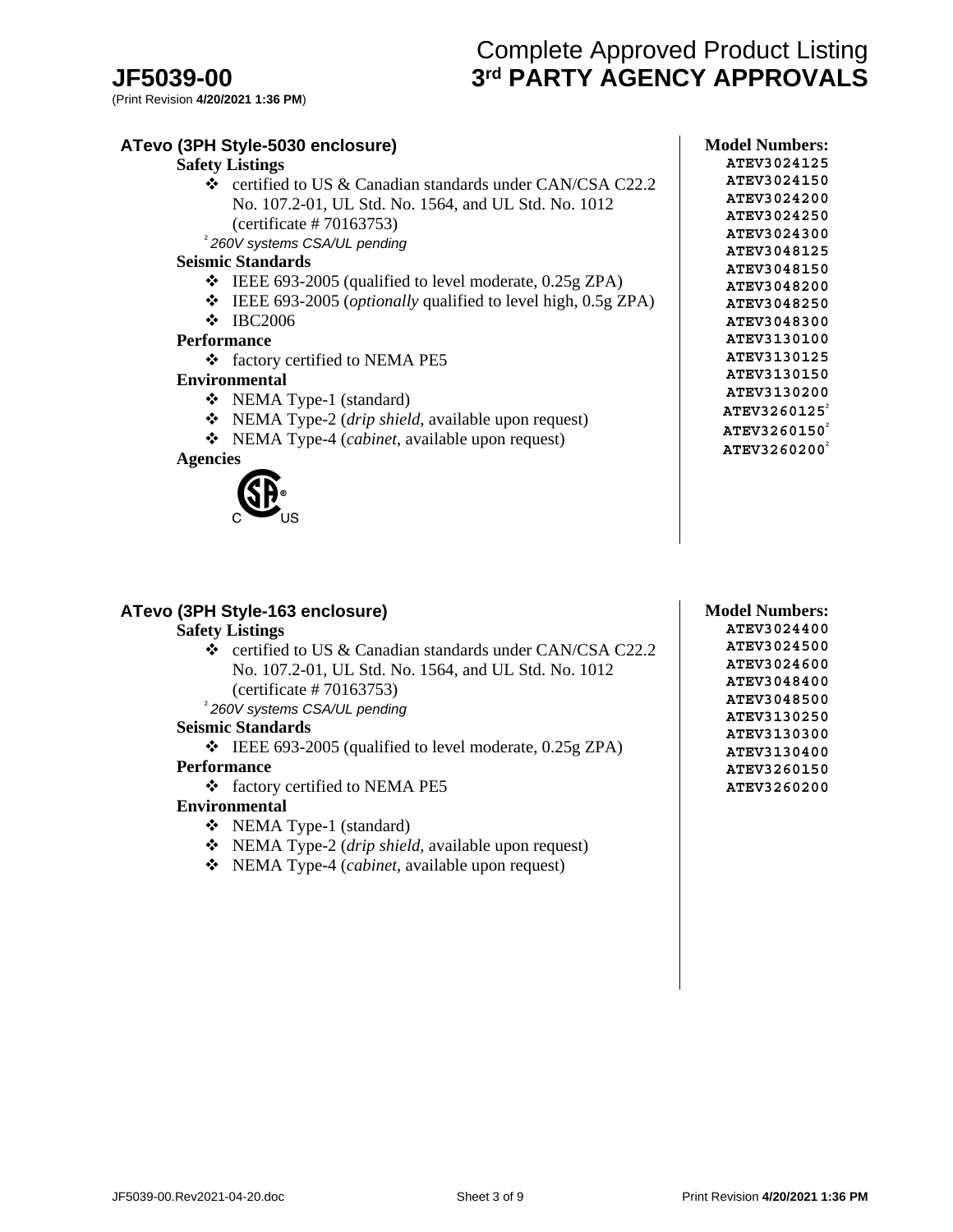# Complete Approved Product Listing **JF5039-00 3rd PARTY AGENCY APPROVALS**

## **ATevo (3PH Style-198 enclosure)**

### **Safety Listings**

 certified to US & Canadian standards under CAN/CSA C22.2 No. 107.2-01, UL Std. No. 1564, and UL Std. No. 1012 (certificate # 70163753) <sup>²</sup>*260V systems CSA/UL pending*

#### **Performance**

factory certified to NEMA PE5

#### **Environmental**

- NEMA Type-1 (standard)
- NEMA Type-2 (*drip shield*, available upon request)
- NEMA Type-4 (*cabinet*, available upon request)

#### **Agencies**



| <b>Model Numbers:</b>    |
|--------------------------|
| ATEV3024800              |
| ATEV3048600              |
| ATEV3048800              |
| ATEV3130300              |
| ATEV3130400              |
| ATEV3130500              |
| ATEV3130600              |
| ATEV3130800              |
| ATEV3260300 <sup>2</sup> |
| ATEV3260400              |

|                  | <b>Safety Listings</b><br>$\div$ certified to US & Canadian standards under CAN/CSA C22.2 |
|------------------|-------------------------------------------------------------------------------------------|
|                  | No. 107.2-01, UL Std. No. 1564, and UL Std. No. 1012                                      |
|                  | (certificance # 70030245)                                                                 |
|                  | <b>Seismic Standards</b>                                                                  |
|                  | ❖ Zone 4 Seismic Analysis to 1997 Uniform Building Code                                   |
| <b>Emissions</b> |                                                                                           |
|                  | $\div$ FCC Part 15                                                                        |
|                  | <b>Performance</b>                                                                        |
|                  | ❖ factory certified to NEMA PE5                                                           |
|                  | <b>Environmental</b>                                                                      |
|                  | ❖ NEMA Type-1 (standard)                                                                  |
|                  | $\triangleleft$ NEMA Type-2 (drip shield, available upon request)                         |
|                  | ❖ NEMA Type-4 ( <i>cabinet</i> , available upon request)                                  |
| <b>Agencies</b>  |                                                                                           |
|                  |                                                                                           |
|                  | y. LC                                                                                     |
|                  |                                                                                           |

#### **AT10012006 AT10012012 AT10012016 AT10012020 AT10012025 AT10024006 AT10024012 AT10024016 AT10024020 AT10024025 AT10048006 AT10048012 AT10048016 AT10048020 AT10048025 AT10130006 AT10130012**

**AT10130016 AT10130020 AT10130025**

**Model Numbers:**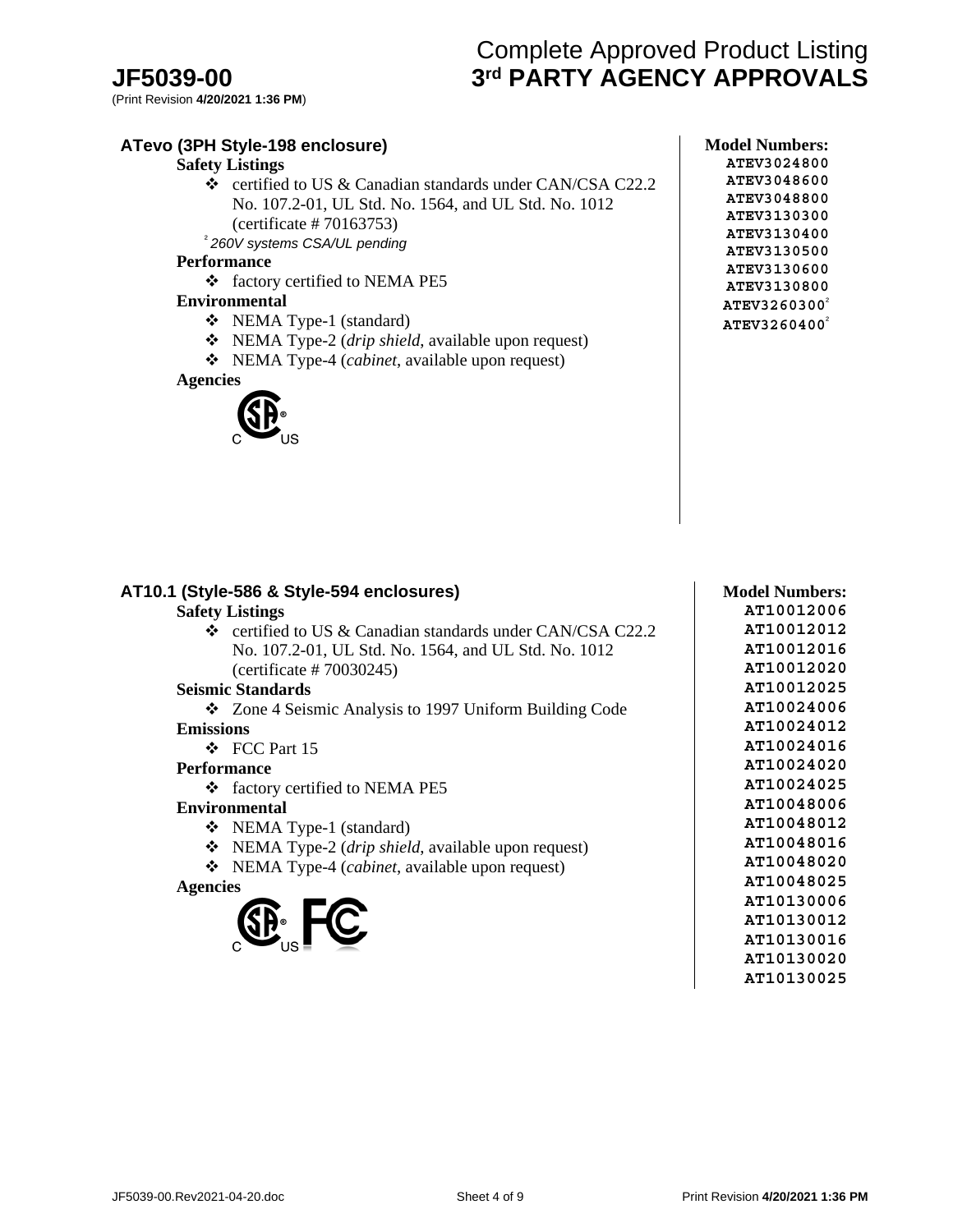# Complete Approved Product Listing **JF5039-00 3rd PARTY AGENCY APPROVALS**

(Print Revision **4/20/2021 1:36 PM**)

| AT10.1 (Style-5017 enclosure)                                          | <b>Model Numbers:</b> |
|------------------------------------------------------------------------|-----------------------|
| <b>Safety Listings</b>                                                 | AT10012030            |
| ❖ certified to US & Canadian standards under CAN/CSA C22.2             | AT10012040            |
| No. 107.2-01, and UL Std. No. 1564 (certificate #70030245)             | AT10012050            |
| <b>Seismic Standards</b>                                               | AT10024030            |
| ❖ Zone 4 Seismic Analysis to 1997 Uniform Building Code                | AT10024040            |
| <b>Emissions</b>                                                       | AT10024050            |
| ❖ FCC Part 15                                                          | AT10048030            |
| <b>Performance</b>                                                     | AT10048040            |
| ❖ factory certified to NEMA PE5                                        | AT10048050            |
| <b>Environmental</b>                                                   | AT10130030            |
| ❖ NEMA Type-1 (standard)                                               |                       |
| $\bullet$ NEMA Type-2 ( <i>drip shield</i> , available upon request)   |                       |
| ❖ NEMA Type-4 (cabinet, available upon request)                        |                       |
| <b>Agencies</b>                                                        |                       |
|                                                                        |                       |
|                                                                        |                       |
| AT10.1 & AT30 (Style-5018 enclosure)                                   | <b>Model Numbers:</b> |
| <b>Safety Listings</b>                                                 | AT10012075            |
| ❖ certified to US & Canadian standards under CAN/CSA C22.2             | AT10012100            |
| No. 107.2-01, and UL Std. No. 1564 (certificate #70030245)             | AT10024075            |
| <b>Seismic Standards</b>                                               | AT10024100            |
| ❖ IEEE 693-2005 ( <i>optionally</i> qualified to level high, 0.5g ZPA) | AT10048075            |
| ❖ Zone 4 Seismic Analysis to 1997 Uniform Building Code                | AT10048100            |
| <b>Emissions</b>                                                       | AT10130040            |
| ❖ FCC Part 15                                                          | AT10130050            |
| <b>Performance</b>                                                     | AT10130075            |
| ❖ factory certified to NEMA PE5                                        | AT30012050            |
| <b>Environmental</b>                                                   | AT30012075            |
| ❖ NEMA Type-1 (standard)                                               | AT30012100            |
| $\bullet$ NEMA Type-2 ( <i>drip shield</i> , available upon request)   | AT30024050            |
| ❖ NEMA Type-4 (cabinet, available upon request)                        | AT30024075            |
| <b>Agencies</b>                                                        | AT30024100            |



**AT30048075 AT30048100 AT30130025 AT30130030 AT30130040 AT30130050 AT30130075**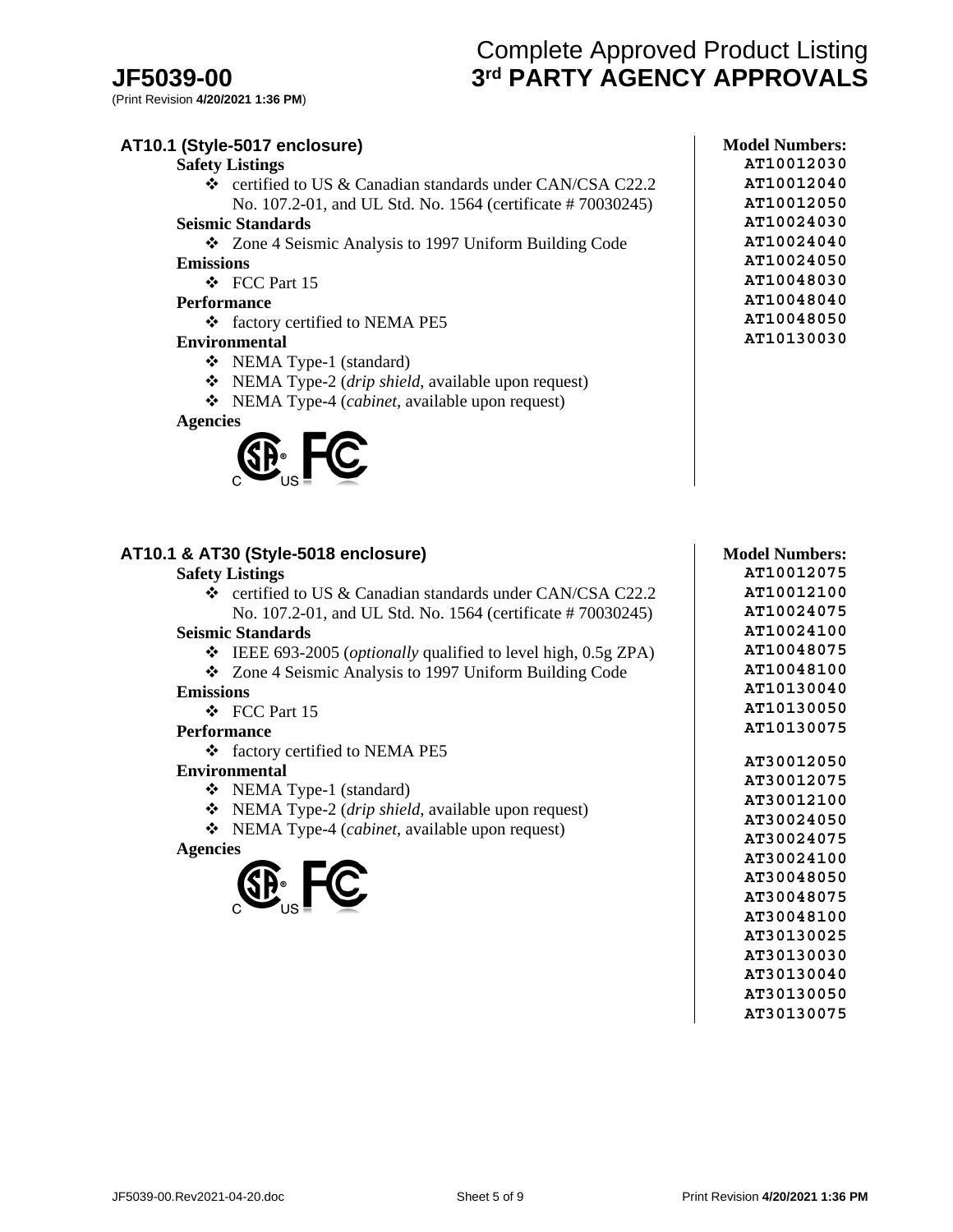# Complete Approved Product Listing **JF5039-00 3rd PARTY AGENCY APPROVALS**

(Print Revision **4/20/2021 1:36 PM**)

| AT30 (Style-5030 enclosure)                                               | <b>Model Numbers:</b> |
|---------------------------------------------------------------------------|-----------------------|
| <b>Safety Listings</b>                                                    | AT30012125            |
| $\div$ certified to US & Canadian standards under CAN/CSA C22.2           | AT30012150            |
| No. 107.2-01, and UL Std. No. 1564 (certificate #70030245)                | AT30012200            |
| <b>Seismic Standards</b>                                                  | AT30012250            |
| IEEE 693-2005 (qualified to level moderate, 0.25g ZPA)<br>❖               | AT30012300            |
| IEEE 693-2005 ( <i>optionally</i> qualified to level high, 0.5g ZPA)<br>❖ | AT30024125            |
| <b>IBC2006</b><br>❖                                                       | AT30024150            |
| <b>Emissions</b>                                                          | AT30024200            |
| $\div$ FCC Part 15                                                        | AT30024250            |
| <b>Performance</b>                                                        | AT30024300            |
| ❖ factory certified to NEMA PE5                                           | AT30048125            |
| <b>Environmental</b>                                                      | AT30048150            |
| NEMA Type-1 (standard)<br>❖                                               | AT30048200            |
| NEMA Type-2 (drip shield, available upon request)<br>❖                    | AT30048250            |
| NEMA Type-4 ( <i>cabinet</i> , available upon request)<br>❖               | AT30048300            |
| <b>Agencies</b>                                                           | AT30130100            |
|                                                                           | AT30130125            |
|                                                                           | AT30130150            |
|                                                                           | AT30130200            |

#### **AT30 (Style-163 enclosure)**

#### **Safety Listings**

 certified to US & Canadian standards under CAN/CSA C22.2 No. 107.2-01, and UL Std. No. 1564 (certificate # 70030245)

#### **Seismic**

 IEEE 693-2005 (qualified to level moderate, 0.25g ZPA) **Emissions** 

# FCC Part 15

# **Performance**

factory certified to NEMA PE5

#### **Environmental**

- NEMA Type-1 (standard)
- NEMA Type-2 (*drip shield*, available upon request)
- NEMA Type-4 (*cabinet*, available upon request)





**Model Numbers: AT30024400 AT30048400 AT30130250 AT30130300 AT30130400**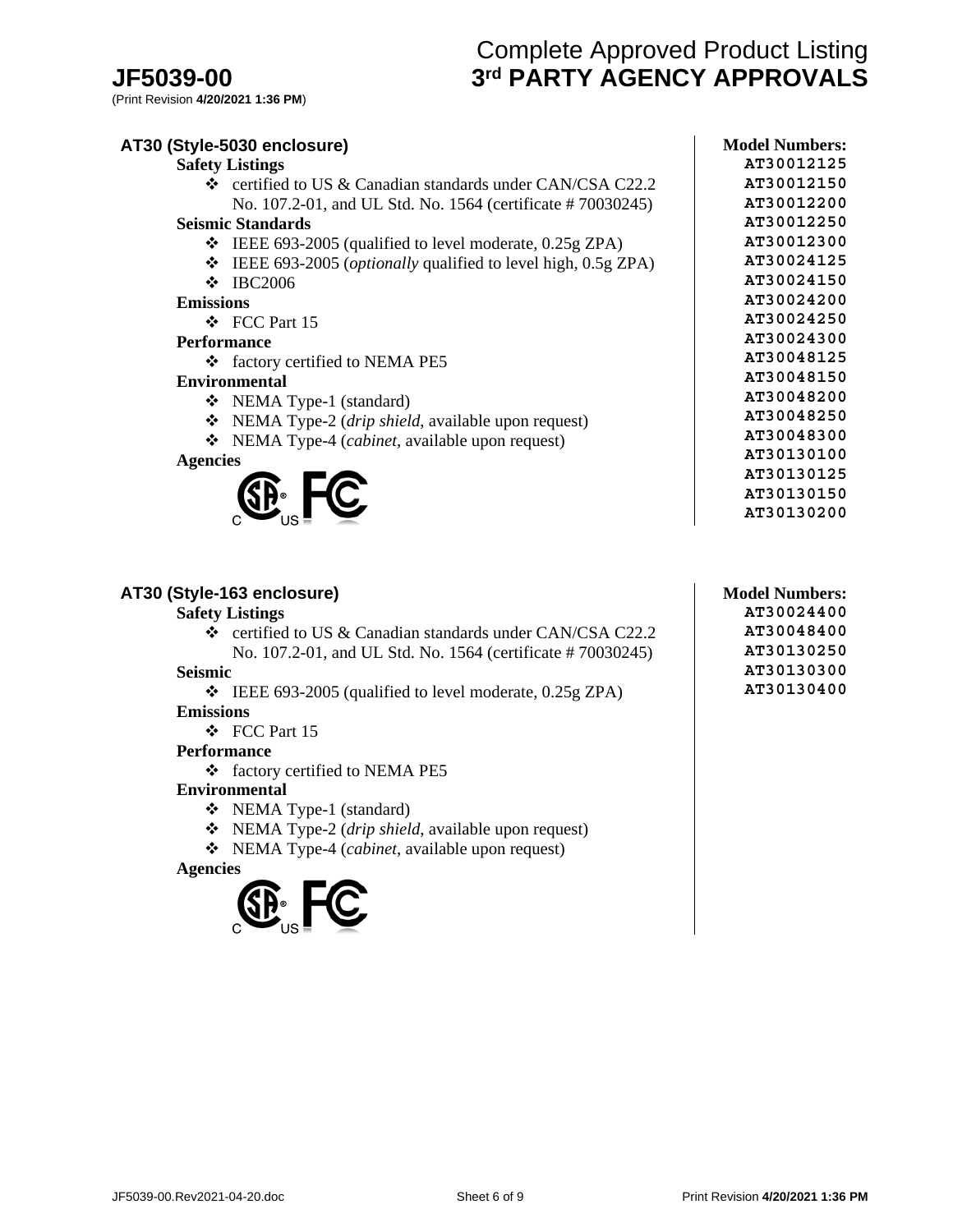# Complete Approved Product Listing **JF5039-00 3rd PARTY AGENCY APPROVALS**

(Print Revision **4/20/2021 1:36 PM**)

# **AT30 (Style-163 enclosure)**

**Safety Listings**

 special CSA or UL *Field Evaluation* available on request **Emissions** 

FCC Part 15

**Performance** 

factory certified to NEMA PE5

**Environmental** 

- NEMA Type-1 (standard)
- NEMA Type-2 (*drip shield*, available upon request)
- NEMA Type-4 (*cabinet*, available upon request)

**Agencies** 



### **AT30 (Style-198 enclosure)**

**Safety Listings** special CSA or UL *Field Evaluation* available on request **Emissions**  FCC Part 15

#### **Performance**

factory certified to NEMA PE5

#### **Environmental**

- NEMA Type-1 (standard)
- NEMA Type-2 (*drip shield*, available upon request)
- NEMA Type-4 (*cabinet*, available upon request)

#### **Agencies**



**Model Numbers: AT30024800 AT300241K0 AT30048600 AT30048800 AT300481K0 AT30130500 AT30130600 AT30130800 AT301301K0**

**Model Numbers: AT30024500 AT30024600 AT30048500**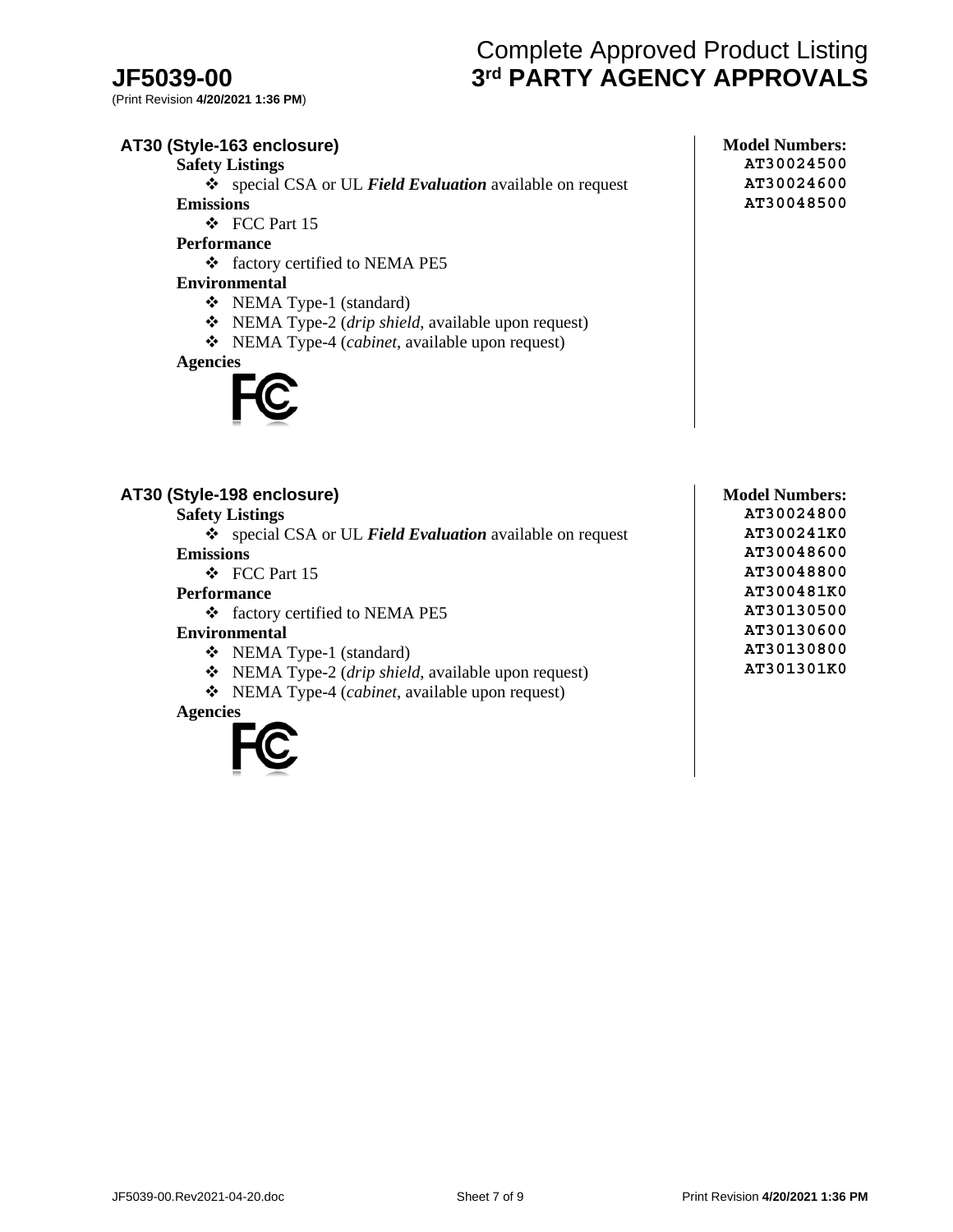# **EPIC Console**

**Overview**

| <b>PRODUCT LINE</b> | <b>CSA</b> | <b>Seismic</b> | <b>NEMA Type</b><br>Enclosure |
|---------------------|------------|----------------|-------------------------------|
| <b>EPIC 2.0</b>     | Χ1         | χ2             | 3R                            |
| <b>EPIC 1.0</b>     | Χ1         | χ2             |                               |

<sup>1</sup> *special factory or field inspection required* 

<sup>2</sup> *available upon request*

## **EPIC 2.0 Style-5053 Enclosure** (NEMA Type-3R for outdoor use)

#### **Safety Listing**

special factory or field inspection required to obtain CSA listing

## **Seismic**

IEEE 693-2005 (qualified to level *high*, 0.5g ZPA)

#### **Environmental**

- $\div$  designed to meet IEEE 1635-2012
	- (ventilation and thermal management of batteries for stationary applications)
- self-certified to NEMA Type-3R

#### **Agencies**

n/a

#### **EPIC 1.0 Style-5047 Enclosure** (NEMA Type-1 for indoor use)

### **Safety Listing**

special factory or field inspection required to obtain CSA listing

**Seismic**

- IEEE 693-2005 (qualified to level *moderate*, 0.25g ZPA)
- IBC 2006

#### **Environmental**

Self-certified to NEMA Type-1

## **Agencies**

n/a